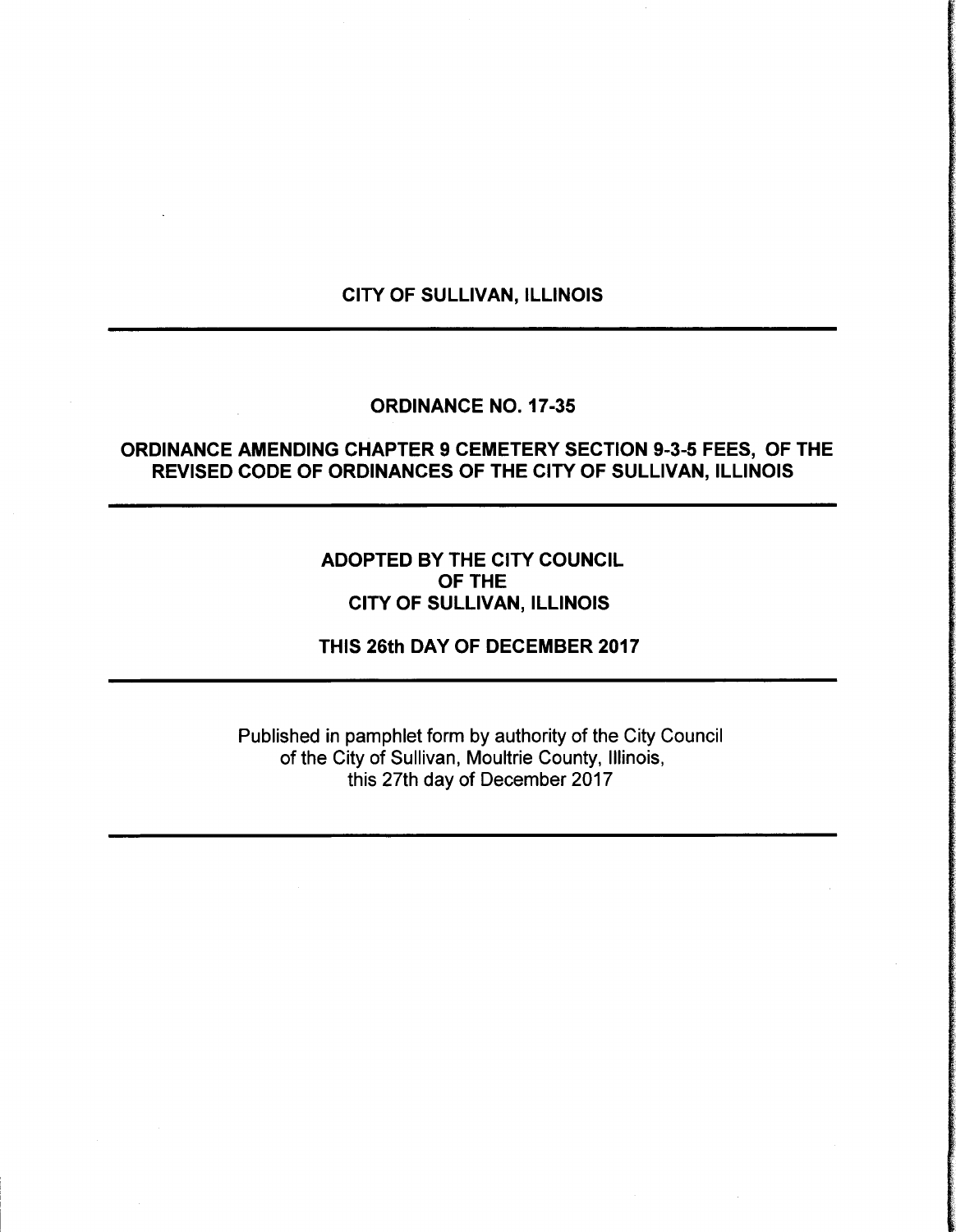### ORDINANCE NO. 17-35 ORDINANCE AMENDING CHAPTER 9 CEMETERY SECTION 9-3-5 FEES, OF THE REVISED CODE OF ORDINANCES OF THE CITY OF SULLIVAN, ILLINOIS

BE IT ORDAINED by the Mayor and City Council of the City of Sullivan, Moultrie County, Illinois, that:

SECTION 1: CHAPTER 9 — CEMETERY, ARTICLE III — REGULATIONS, SECTION 9-3-5 shall be amended to read as follows:

**9-3-5 FEES.** Grave openings shall be Six Hundred Fifty Dollars (\$650) per opening during the week (Monday-Friday), and shall be Seven Hundred Fifty Dollars 750) per opening during weekends ( Saturday-Sunday) and City holidays. Cremations and infant grave openings shall be Three Hundred Fifty Dollars (\$350) per opening during the week (Monday-Friday), and shall be Four Hundred Fifty Dollars (\$450) during weekends (Saturday-Sunday) and City holidays.

SECTION 2: All previous ordinances in conflict with this ordinance are repealed to the extent of such conflict.

SECTION 3: This ordinance shall be in full force and effect from and after its passage, approval, and publication as required by law.

SECTION 4: This ordinance shall be known as Ordinance No. 17-35.

PASSED by the Mayor and City Council of the City of Sullivan, County of Moultrie, and State of Illinois on the 26th day of December 2017.

| <b>NAME</b>   | <b>AYE</b> | <b>NAY</b> | <b>ABSTAIN</b> | <b>ABSENT</b> |
|---------------|------------|------------|----------------|---------------|
| Short         |            |            |                | л             |
| Mossman       |            |            |                |               |
| <b>Kirk</b>   |            |            |                |               |
| Wade          |            |            |                |               |
| <b>Risley</b> |            |            |                |               |

Nonte a. Johns

Monte Johnson, City Clerk

Approved by the Mayor of the City Council of the City of Sullivan, Moultrie County, Illinois this 26th day of December 2017.